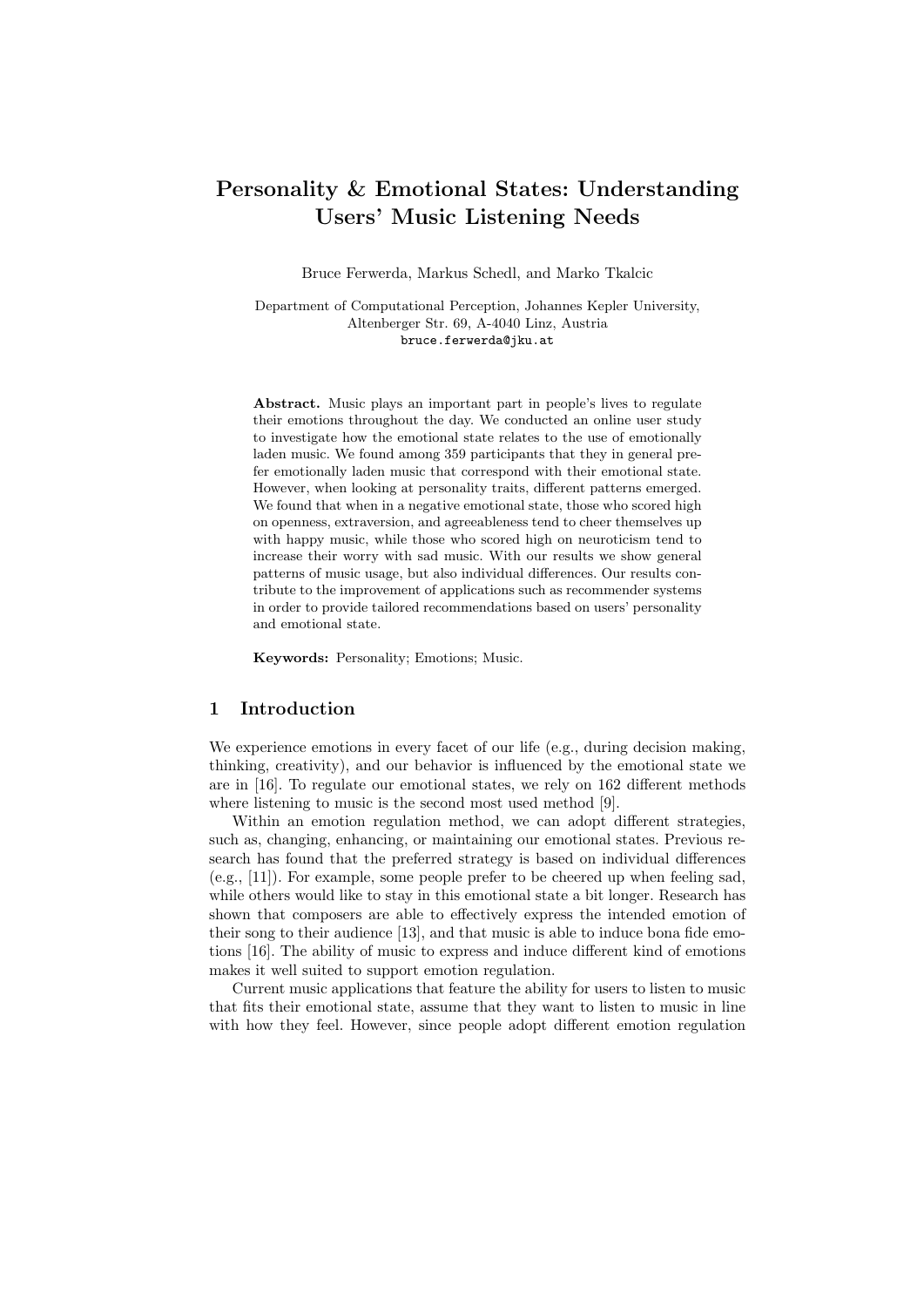#### 2 Ferwerda et al.

strategies, they may not always desire music which is similar with their emotional state. Hence, in order to recommend the most appropriate music for users and their current emotional state, understanding music listening needs on a general as well as on an individual level is needed.

With this work we seek to expand the understanding of how one's emotional state relates to the preferred (emotionally laden) music. Music is known to regulate emotions, but it is not known how emotional states relate to different types of emotionally laden music preferences, nor how preference differences breakdown on an individual level by looking at personality traits.

This leads us to the following research questions:

- 1. How do emotional states relate to emotionally laden music preferences?
- 2. How do personality traits relate to emotionally laden music preferences?

An online user study was conducted where participants were asked to rate different emotionally laden music pieces on the listening likelihood based on their current emotional state. Among 359 participants we found that the emotional state is related to the use of emotionally laden music. Furthermore, individual differences were identified based on personality traits.

We continue with the related work, method, findings, and discussion.

# 2 Related work

Ample research has investigated the effects of music and the importance of it in everyday life. For example, Thompson and Robitaille found that composers are effective in transferring the intended emotion of the music pieces to their audience [13], indicating that people perform well at interpreting music emotions. People are not only good at recognizing emotions in music, but music is also able to induce emotions in such a way that it is used as experimental stimuli (e.g., [16]). Others have investigated how people use music. Parkinson and Totterdell surveyed affect-regulation strategies, and found that music is used as a common means [9]. Although the effects and usages of music has been extensively investigated, it is striking that to our knowledge, no research has focused on how emotionally laden music is used to regulate which emotion and how differences exist on an individual level. With this work we try to answer these questions.

### 3 Method

Procedure. We developed an online experiment to get insights into the relationship between emotional states and emotionally laden music (Figure 1). In this experiment, participants were put in an emotional state and were asked to rate different emotionally laden music pieces on the listening likelihood, based on their emotional state. Participants were recruited  $(N=382)$  through Amazon Mechanical Turk. Participation was restricted to those located in the United States, and with a very good reputation. Several comprehension-testing questions were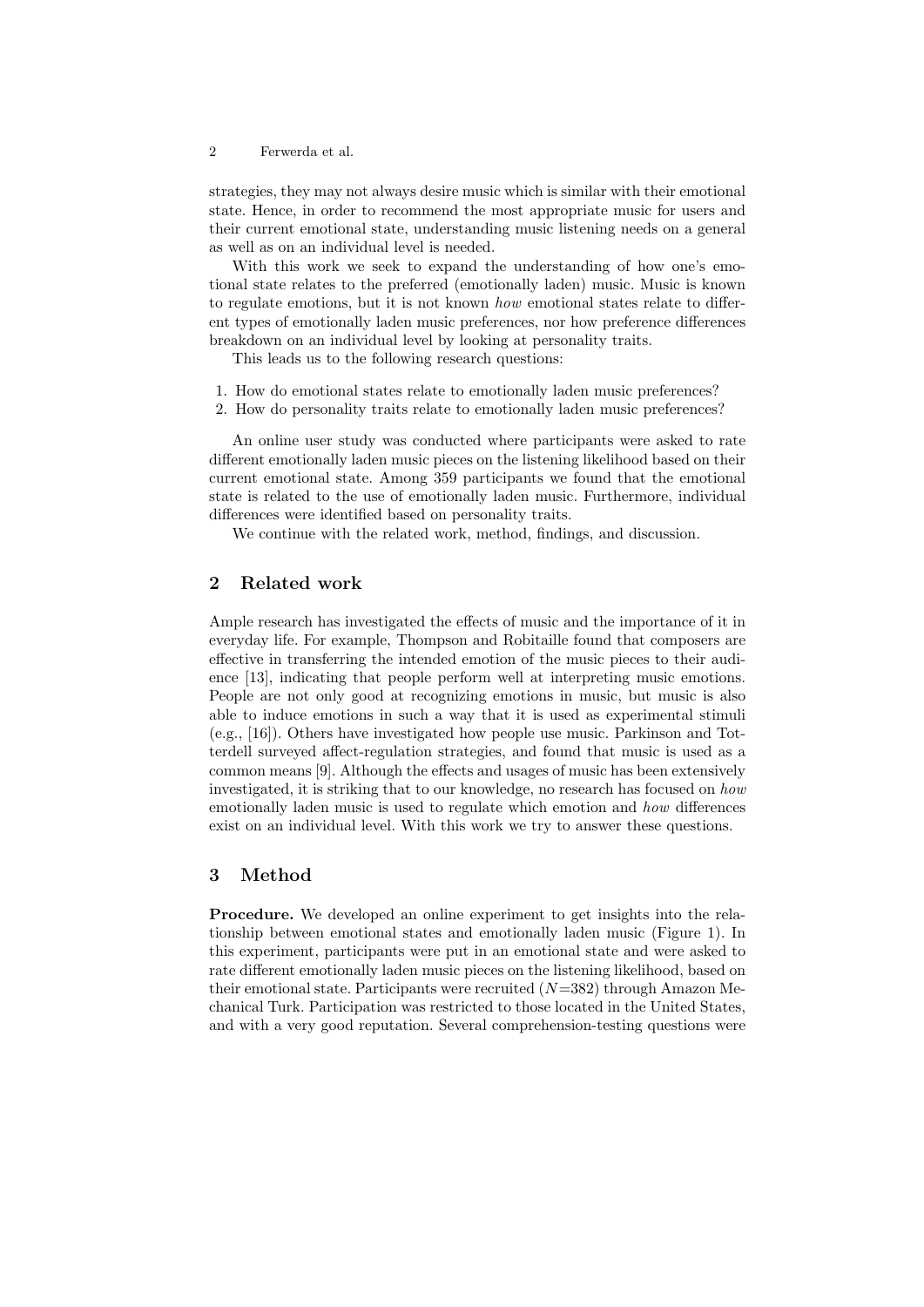

Fig. 1. User study work flow. A) We induced and checked participants' emotional state, then B) let them annotate emotionally laden music and asked the likelihood of listening to it, and C) asked to fill in the personality (BFI) questionnaire and demographics.

used to filter out fake and careless entries. This left us with 359 completed and valid responses. Gender (174 men and 185 women) and age (range 19-68, median 31) information indicated an adequate distribution.

Participants were informed that an emotional state is going to be induced and were given a consent form. The study started with an example to familiarize participants with the study. To induce an emotion, we used the film clips presented in Table 1. The film clip of Hannah and her Sisters was always shown in the example to provide a constant (neutral) baseline stimulus [5]. For the actual study, we randomly assigned the remaining film clips. A short synopsis was provided before playback to increase involvement, and improve understanding of the film clips' content [15]. In line with the procedure of Hewig et al., we asked participants at the end of the film clip to indicate how they were feeling (by selecting an emotion from the set as seen in Table 1), and not what they thought the film clip was suppose to express [7]. In the next step, five emotionally laden music pieces, from within and between the emotion categories (Table 2), were randomly presented. Participants were asked to annotate the emotion they thought the music piece was trying to express (by selecting an emotion from the set as seen in Table 2), and the likelihood (5-point Likert scale; never-always) of listening to such emotionally laden music, considering their (reported) emotional state. The study ended with the personality questionnaire and demographics.

Materials. For our stimuli we relied on existing materials that have been tested in prior studies. To induce an emotional state, we used film clips as they are the most powerful emotion elicitation technique in a controlled environment [10]. Hewig et al. designed film clips to induce an emotional state without sound, and categorized them based on Ekman's emotion categorization (anger, fear, happy, surprise, disgust, and sad; Table 1) [7]. Using muted stimuli allowed us to control for conflicts with our music pieces in the annotation step of the study.  $1$ 

We used the emotionally laden music pieces created by Eerola and Vuoskoski. They defined music pieces based on the emotional value they bear, based on Ekman's emotion categorization. Film soundtracks were used as they are created with the purpose to mediate powerful emotional cues. Additionally, as they are

 $1$  As the surprise emotion only lasts seconds [2], we decided not to include this.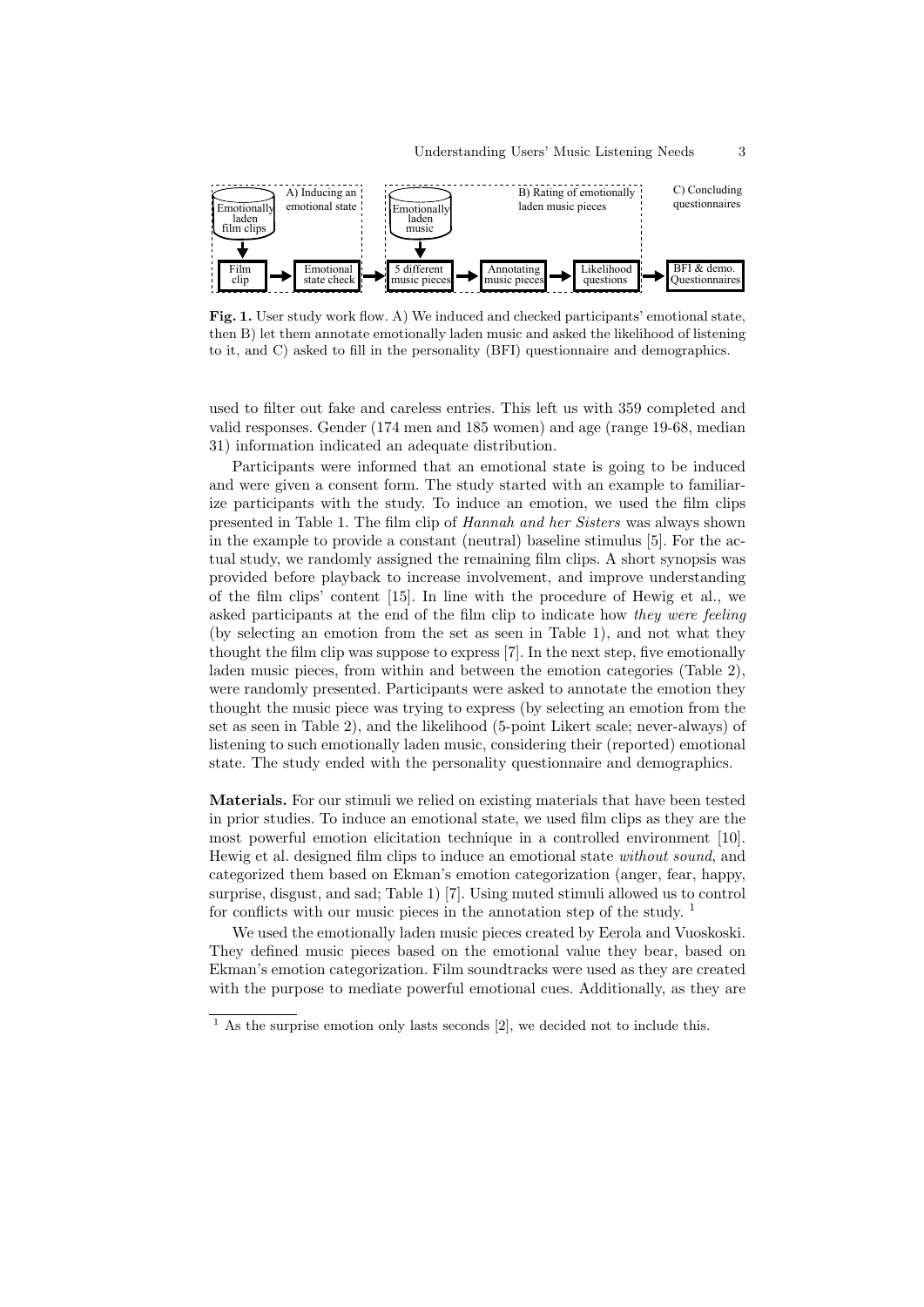4 Ferwerda et al.

Table 1. The film clips with their length, and emotion.

| Film Clip                  | Length $(s)$ | Emotion |
|----------------------------|--------------|---------|
| Hannah and her Sisters     | 92           | Neutral |
| Crimes and Misdemeanors    | 63           | Neutral |
| All the President's Men    | 65           | Neutral |
| An Officer and a Gentleman | 111          | Happy   |
| When Harry met Sally       | 149          | Happy   |
| Witness                    | 91           | Anger   |
| My Bodyguard               | 236          | Anger   |
| Silence of the Lambs       | 202          | Fear    |
| Halloween                  | 208          | Fear    |
| An Officer and a Gentlemen | 101          | Sad     |
| The Champ                  | 171          | Sad     |
| Maria's Lovers             | 58           | Disgust |
| Pink Flamingos             | 29           | Disgust |

Table 2. The albums with the track number, length, and emotion.

| Album (track number) Length (s) Emotion  |    |        |
|------------------------------------------|----|--------|
| The Rainmaker (3)                        | 18 | Happy  |
| Batman (18)                              | 20 | Happy  |
| Lethal Weapon $3(8)$                     | 14 | Anger  |
| The Rainmaker (7)                        | 15 | Anger  |
| Batman Returns (5)                       | 16 | Fear   |
| JFK(8)                                   | 14 | Fear   |
| The English Patient (18)                 | 25 | Sad    |
| $\overline{\text{Runningm}}$ Scared (15) | 19 | Sad    |
| Shine $(10)$                             | 20 | Tender |
| Pride $&$ Prejudice $(1)$                | 16 | Tender |

instrumental, they are relatively neutral in terms of musical preferences and (artist) familiarity (Table 2) [1]. <sup>2</sup>

We assessed personality traits with the widely used 44-item Big Five Inventory (BFI; 5-point Likert scale; disagree strongly - agree strongly [8]), which describes personality in terms of openness to experience, conscientiousness, extraversion, agreeableness, and neuroticism.

# 4 Findings

The analyses were done based on participants' reported emotional state after the film clip was shown, not on the intended induced emotion by the film clip. The distribution of the reported emotional states were as follows: happy  $(n=55)$ , neutral  $(n=82)$ , anger  $(n=62)$ , disgust  $(n=56)$ , fear  $(n=79)$ , and sad  $(n=61)$ .

An initial one-way multivariate analysis of variance (MANOVA) was conducted to test the relationship between emotionally laden music pieces and emotional states. A significant MANOVA effect was obtained (Wilks' Lambda  $=$ .523,  $F(25, 1164.24) = 8.89, p < .001$  with a moderate effect size  $(\eta^2 = .13)$ . The homogeneity of variance assumption was tested for all the emotionally laden music pieces. Levene's F test showed that the music pieces depicting the emotional states happy and tender do not meet the requirement of  $p > .05$ . None of the largest standard deviations of the two pieces were more than four times the size of the corresponding smallest, suggesting that follow-up ANOVAs are robust.

Post-hoc tests (Tukey HSD) were performed to examine individual mean difference comparisons across the six emotional states and the five emotionally laden music pieces. The results reported here were compared against a neutral emotional state and were all statistically significant  $(p < .05)$ . Results revealed that in general, participants preferred happy and tender music when in a neutral emotional state. However, in a angry or disgusted state, participants preferred

<sup>2</sup> Eerola and Vuoskoski [1] replaced disgust with tender, as disgust is rarely expressed by music. Music depicting surprise was omitted due to lack of statistical significance.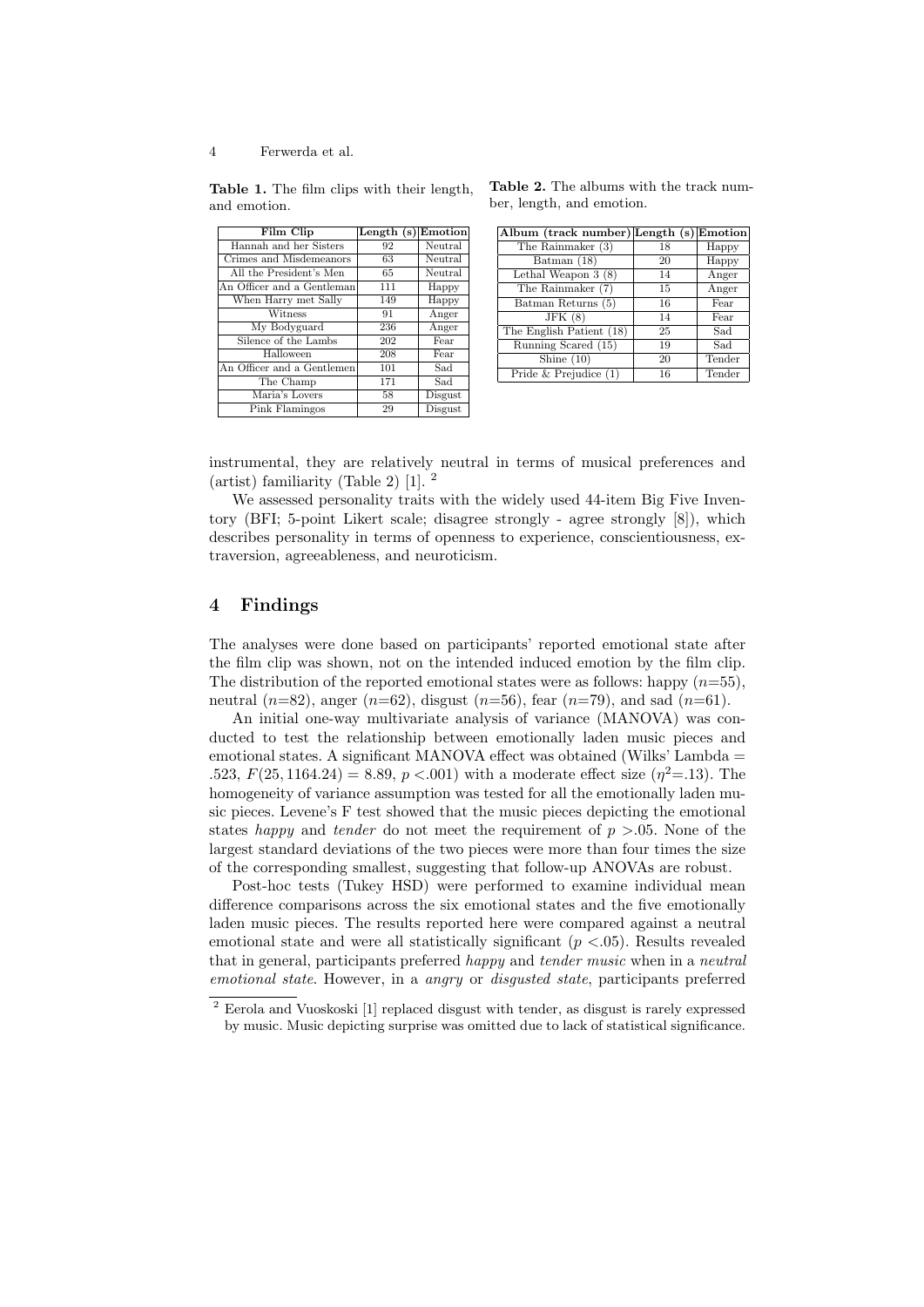angry or fearful music. They also preferred sad music when they were feeling sad. Additionally, participants indicated a dislike of happy and tender music when they felt *angry*, *fearful*, or *disgusted*.

Follow-up ANOVAs were conducted to test for individual differences. Results revealed that in a neutral emotional state, participants who scored high on agreeableness tend to listen more to happy  $(F(1, 19.27) = 16.12, p < .001)$  and tender  $(F(1, 11.89) = 11.40, p < .005)$  music. When participants felt happy, the ones who scored high on openness tend to listen more to happy music  $(F(1, 9.02) = 8.85$ .  $p < .05$ ). Participants who scored high on neuroticism and felt disgusted tend to listen more to sad music  $(F(1, 12.73) = 8.47, p < .005)$ . Lastly when participants felt sad, and scored high on extraversion  $(F(1, 16.95) = 9.96, p < .005)$ , agreeableness  $(F(1, 13.29) = 7.81, p < .05)$ , or openness  $(F(1, 16.29) = 9.57, p < .005)$ , they tend to listen more to happy music.

### 5 Discussion

Our data show that the emotional state influences the (emotionally laden) music people listen to. In a neutral emotional state, happy and tender music is consumed more frequently. Additionally, findings indicate that people in general prefer emotionally laden music that is in line with their emotional state. Angry and fearful music is preferred when feeling angry or disgusted, whereas preference for happy and tender music decreases for these emotional states. Additionally, we found an increase of sad music in a sad state.

Taking personality traits into account, individual differences emerged. One of our findings showed that those who scored high on openness, extraversion, and agreeableness are more inclined to listen to happy music when they are feeling sad. In other words; they are trying to cheer themselves up with happy music. On the other hand, we found that those who are neurotic try to maintain their negative emotional state by listening to more sad songs.

In order to provide personalized music recommendations, we identified important individual differences that deviate from the notion that users desire to listen to music which is in line with their emotional state. By using personality to identify individual differences, we join the emergent interest of personality-based personalized systems. Several solutions have already been proposed to incorporate personality (e.g., [3, 4, 14]). For example, adaptation of the user interface of music recommender systems based on personality traits [4]. Also the extraction of emotion from social media is starting to establish (e.g., Twitter feeds [6]). Given our results there are several implications to consider. Music systems could anticipate the next song in the queue, or provide a list of recommendations, based on the user's current emotional state. This allows the system to better serve the user's music listening needs, and support their emotion regulation strategy.

Although we relied on self-report measures to assess emotions (emotion induction as well as music annotations) through an online platform, over 85% of the responses were in line with the original classifications that have been extensively tested priorly [1, 7]. This suggests that the used methods were effective.